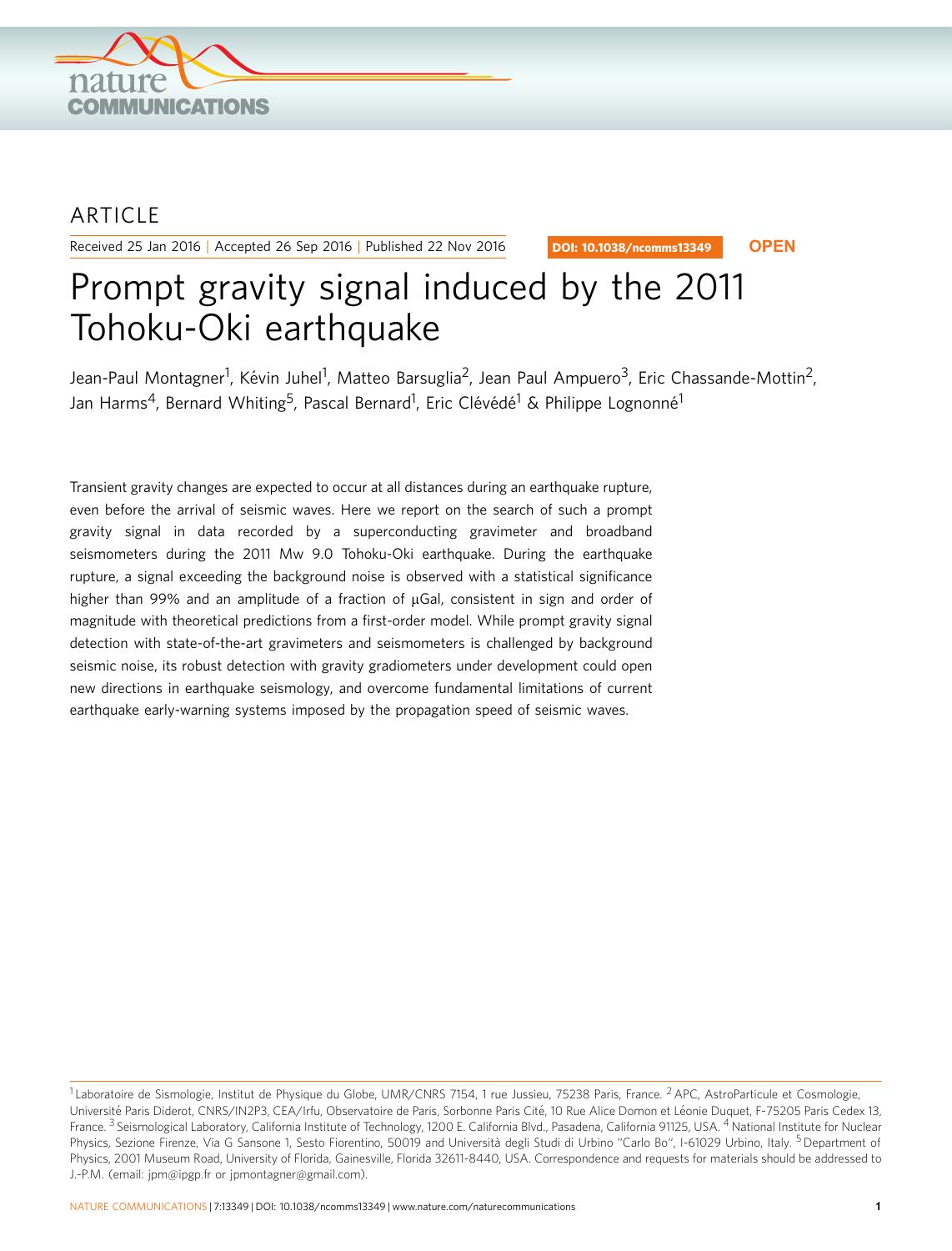arthquakes induce mass redistribution that generates observable changes of the Earth's gravitational field<sup>1</sup>. Static gravity changes have been previously observed by superconducting gravimeters and satellite gravity gradiometers<sup>2-5</sup> long after the end of the rupture. These changes are consistent with theoretical predictions<sup>[2,6,7](#page-5-0)</sup>. In addition to the static signal, a transient gravity change is expected to appear everywhere during the rupture, before the arrival of seismic waves<sup>[8](#page-5-0)</sup>. Such a prompt gravity signal is in general expected to be very small compared with the background seismic noise that affects all gravity sensors (see section 4.1 of [ref. 8](#page-5-0)). Thus, to maximize the chance of detection, it is necessary to consider a very large earthquake recorded in a low-noise environment at distances large enough to capitalize on the time between rupture onset and arrival of seismic waves, but short enough to not be challenged by the rapid distance decay of the gravity field.

Here we report on the search for a prompt gravity signal during the rupture of the 2011 Mw 9.0 Tohoku-Oki earthquake in data recorded by a superconducting gravimeter in the underground Kamioka Observatory and five nearby broadband seismometers from the Japanese network F-net. Through a statistical blind analysis, we find significant evidence of the presence of a prompt gravity signal in the data set. This finding is further supported by the order-of-magnitude agreement between the signal amplitudes observed and those predicted by current theory. The measurement of gravity precursors to earthquake shaking with next-generation sensors could contribute to earthquake early warning and provide new insights on rupture initiation.

### Results

Data. The 11 March 2011 Tohoku-Oki earthquake occurred off the Pacific coast of northern Honshu, Japan $9,10$ . The rupture onset time is  $t_{eq} = 05:46:21$  UTC and the epicentre coordinates are 38.19° N, 142.68° E [\(ref. 11](#page-5-0)). The moment rate function<sup>[12](#page-5-0)</sup> has an overall duration of more than 2 min and reaches its maximum over about 1 min ([Fig. 1a\)](#page-2-0). Based on the theory developed by Harms, J. et al.<sup>[8](#page-5-0)</sup> (see also the 'Discussion' section), we expect a prompt gravity signal amplitude of a fraction of  $\mu$ Gal at  $\sim$  65 s after the rupture onset, just before the arrival of the seismic P-waves at the instruments.

The superconducting gravimeter is located in the underground Kamioka Observatory and is operated by the National Astronomical Observatory of Japan (Mizusawa VERA Observatory) in the framework of the Global Geodynamics Project<sup>13</sup>. It is the only superconducting gravimeter in Japan that records at sufficiently high sampling rate for our purposes (1 Hz). The distance and azimuth between the Tohoku-Oki earthquake epicentre and the Kamioka station are  $\sim$  510 km and 250 $^{\circ}$ , respectively ([Fig. 1b\)](#page-2-0). The P-wave arrival time at the Kamioka station identified on the gravimetric record is  $t_{\rm P} \simeq 05:47:35$ UTC. The data, recovered from the GGP1 channel, contains an analogue anti-aliasing filter (eighth-order Bessel filter, with corner frequency of 61 mHz).

We also consider the five F-net stations closest to Kamioka Observatory to validate the Kamioka station gravity observations. Their locations are shown in [Fig. 1b](#page-2-0). They are either STS-1 or STS-2 broadband velocimeters, and the acceleration waveforms are obtained through single derivation. The distance from the Tohoku-Oki epicentre and the travel times of P-waves exceed, respectively, 500 km and 65 s for all stations.

Statistical analysis of the Kamioka gravimeter data. The goal of our analysis is to assess the existence of a transient gravity signal within the  $\sim$  65 s-long interval between the rupture onset time  $t_{eq}$ 

and the P-wave arrival time  $t<sub>P</sub>$ . We first focus our analysis on the superconducting gravimeter recording. A preliminary analysis (see Supplementary Fig. 1) suggested the presence of a transient gravity signal whose amplitude does not obviously stand above the background microseism noise.

To achieve an objective signal detection assessment in such a low signal-to-noise environment, avoiding any human bias, we have developed a completely independent statistical detection procedure whose parameters are tuned using only the background data that excludes data recorded in the period around the Tohoku-Oki earthquake (60 days of background data, from 1 March 2011 05:46:00 UTC to 11 March 05:46:00 UTC and from 12 March to 30 April). Only once the optimal analysis parameters are determined, we 'open the box' and apply the detection procedure to the data around the Tohoku-Oki rupture onset time (hereafter denoted as the event interval). We then compute its statistical significance, without any posterior re-tuning of the analysis parameters. This kind of analysis is called blind since, during the tuning stage, the results (strength and statistical significance of the signal at the time of the earthquake) are not known. The technique is described in detail in the following sections and in the Supplementary Information.

Our analysis of the gravimetric data does not rely on a specific model of the transient signal, only on the theoretical expectation that it grows monotonically $8,14$ . The slow trend in the gravimeter data  $x(t)$ , which includes tidal perturbations, is fitted by polynomial functions  $f_{d,T}(t)$  of degree d over time segments  $[t<sub>start</sub>, t<sub>end</sub>]$  of duration T. For the event interval, we set  $t<sub>end</sub> = t<sub>eq</sub>$ . Once the fitting coefficients are computed, we extrapolate the fitted function beyond  $t_{end}$ . We then compute a reduced gravity signal A by averaging the residuals between data and extrapolating function over a time window [ $t_1$ ,  $t_2$ ], with  $t_1 \geq t_{end}$ and  $t_2 \leq t_{\text{P}}$ , by a discretized version of:

$$
\mathcal{A} = \frac{1}{(t_2 - t_1)} \int_{t_1}^{t_2} [x(t) - f_{d,T}(t)] dt.
$$
 (1)

We stress that  $A$  is not the value of the gravity signal at a specific time, but an overall measure of the signal strength, whose statistical significance will be assessed. We define  $A$  by a simple average because the transient gravity signal is expected to grow monotonically, as the second time integral of the seismic moment function<sup>8,14</sup>. The microseismic noise present in the residuals with periods between 5 and 10 s is partially filtered out by the average in equation (1) by setting  $t_2 - t_1 = 30$  s. Since the transient gravity signal is expected to increase rapidly with time<sup>[8](#page-5-0)</sup>, the strongest signals should be contained in the last part of the time window  $[t_{eq},$  $t_{\rm P}$ ]. For this reason, we set  $t_2 = t_{\rm end} + 65$  s. For the event interval, since  $t_2 = t_P - 9$  s, the analysis is not corrupted by P-waves.

The analysis has two free parameters, both related to fitting, namely the duration of the trend-fitting segment, T, and the polynomial order, d. We tune their value by a blind procedure applied to data from the background. To maximize the number of background-reduced signals, we overlap the segments and repeat the fitting procedure every 10 s on the background data. To assess the statistical significance of the prompt gravity signal during the event interval, we need to discard the background data contaminated by other earthquakes. We retain only the segments with noise characteristics similar to the event interval. More precisely, defining  $\sigma_{\text{Tohoku}}$  as the standard deviation of a 30 min-long time window preceding the Tohoku event, we keep segments if the standard deviation of their trend-fitting section  $\sigma$ fulfills  $0.75\sigma_{\text{Tohoku}} < \sigma < 1.25\sigma_{\text{Tohoku}}$  and if the standard deviation of their extrapolation section  $\sigma_{\text{extr}}$  obeys  $\sigma_{\text{extr}} < 10\sigma_{\text{Tohoku}}$ . These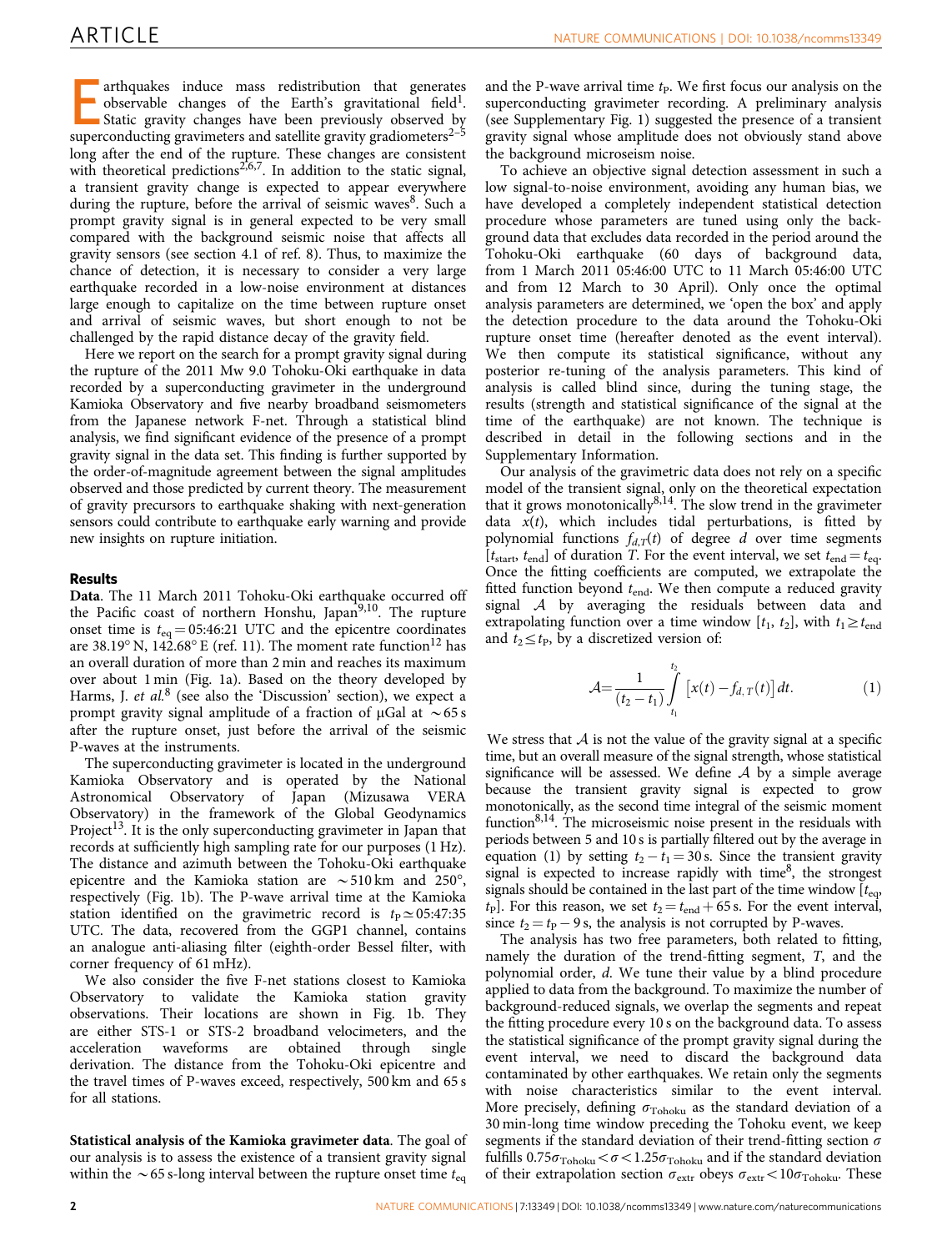<span id="page-2-0"></span>

Figure 1 | The 2011 Tohoku-Oki earthquake and gravity changes recorded by the Kamioka superconducting gravimeter. (a) Seismic moment (dashed line) and moment rate (solid line) time-functions of the Tohoku-Oki earthquake<sup>[12](#page-5-0)</sup>. (b) Locations of the epicentre (red star), the Kamioka Observatory (red circle) and its five nearest F-net seismic stations (blue circles). (c) Three days of gravimetric recording at Kamioka Observatory, starting on 9 March 2011.

choices, still performed in a blind way (using only the background data and not the Tohoku signal), realize a reasonable trade-off between the available amount of background data and its statistical consistency with the Tohoku-Oki data.

We computed the reduced gravity signal  $A$  of all selected background time intervals for a range of values of parameters d and T. The parameter values providing the best fit, that is, the smallest variance of A, are  $d=2$  and  $T=690$  s. The reduced gravity signal time series for the Tohoku-Oki data with this optimal parameter setting are shown in [Fig. 2](#page-3-0). The resulting gravity signal strength is  $\mathcal{A}_{\rm Tohoku}$   $=$   $-$  0.10  $\mu$ Gal. It is compared with the background distribution in [Fig. 3a.](#page-4-0) The cumulative

probability, that is, the probability for a signal strength to exceed A, is displayed in [Fig. 3c](#page-4-0). We note that the tails of the background distribution are not Gaussian. The fraction of background intervals with a larger  $|A|$  gives the statistical significance P of the result. The reduced gravity signal equals or exceeds  $A_{\text{Tohoku}}$  for 2,061 out of 127,885 background intervals, hence the probability that the signal strength in the Tohoku interval arises from the background fluctuations is  $P = 2,061/$  $127,885 = 1.6\%$  (dashed vertical line in [Fig. 3c\)](#page-4-0). In other words, we can reject the null hypothesis that the observed Kamioka signal is due simply to background fluctuations with 98.4% confidence.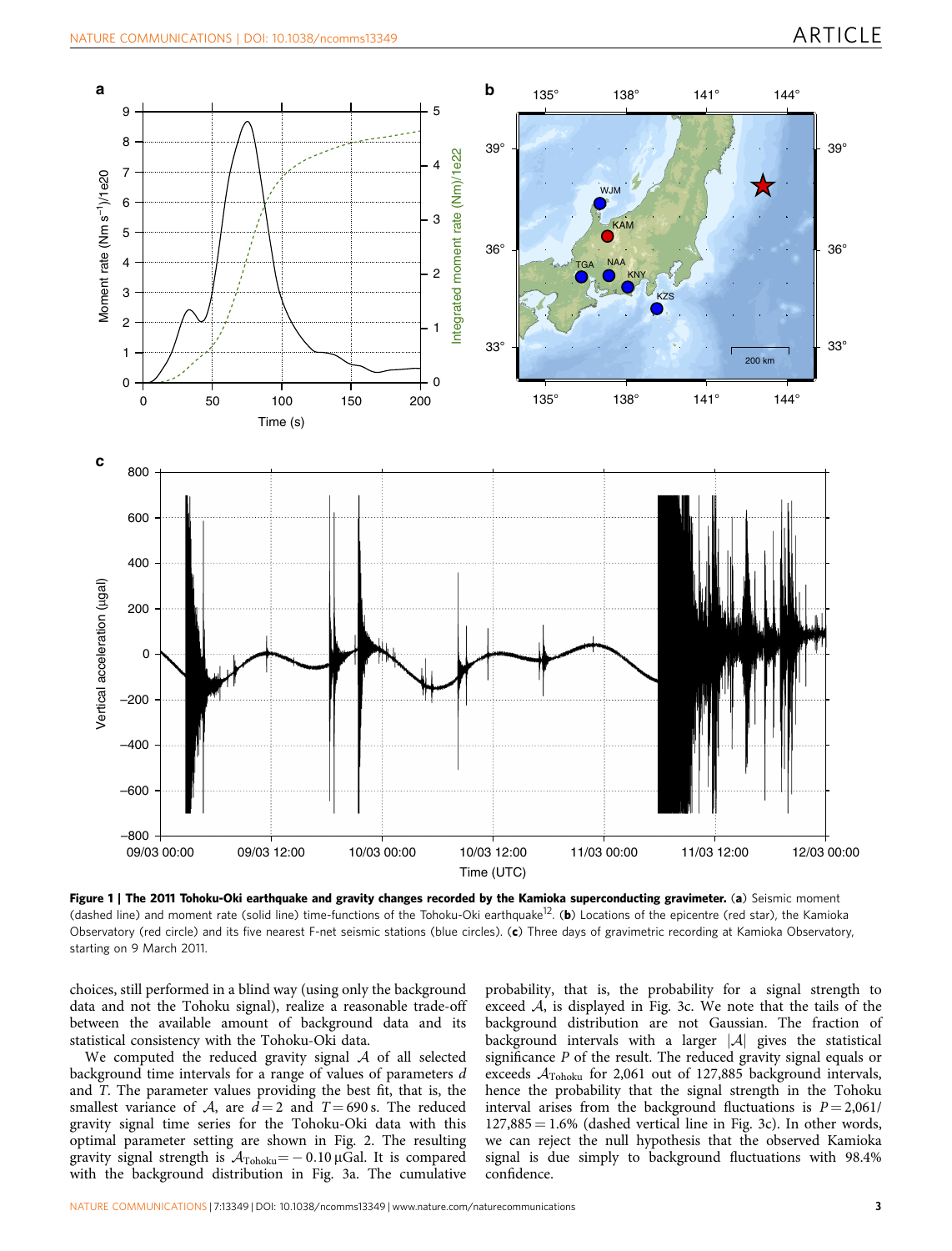<span id="page-3-0"></span>

Figure 2 | Time series of residuals and reduced gravity signal. Yellow line: residuals obtained from least squares polynomial fit  $(d=2, T=690 s)$ . Blue line: reduced gravity signal A around the occurence of the Tohoku-Oki earthquake (vertical solid line). The horizontal dashed lines indicate  $\pm |\mathcal{A}_{\text{Tohoku}}|$ . The  $\mathcal A$  value exceeding the upper dashed line near  $-$  350s is considered an outlier.

Statistical analysis including broadband seismic data. To gather further evidence of a transient gravity signal, we extend the analysis to five broadband F-net stations with similar epicentral distances and excitation amplitude (far from radiation nodes). The preliminary analysis of the four closest stations is shown in Supplementary Fig. 2. Here we describe the independent blind analysis. The seismic waveforms are filtered with the same anti-alias filter as the Kamioka gravimetric data. In addition, both gravimetric and seismic data are filtered with a causal high-pass fourth-order Bessel filter with corner frequency 1 mHz. Even though the F-net stations are noisier than the Kamioka gravimeter at long periods, one way to reduce the propagating noise on the network and to enhance the detection of a transient gravity signal, recorded in theory at the same time by all stations, is to stack the recordings. To achieve an optimal stack despite variable signal-to-noise levels at each station, the stack is weighted by the expected (theoretical) signal amplitude (see next section) and the variance of noise at each station, as follows:

Stack = 
$$
\sum_{sta=1}^{6} \frac{\text{(time series × expected signal amplitude)}_{sta}}{\text{(noise amplitude)}_{sta}^2}
$$
 (2)

The blind statistical detection procedure is then repeated on the stacked data. New background data are drawn by applying the same selection criteria as before to the stacked data. The parameter values providing the smallest variance of  $A$  in the background data are in this case  $d=1$  and  $T=1,900$  s. We compare the background distribution of  $A$  to the value of  $A$  in the Tohoku interval in [Fig. 3b](#page-4-0). The fraction of background intervals with a larger  $|\mathcal{A}|$  than the Tohoku interval gives the statistical significance  $P = 548/66,804 = 0.82\%$  (dashed line in the cumulative probability display in [Fig. 3d\)](#page-4-0). Thus, we can reject the null hypothesis with more than 99% confidence.

An alternative analysis, a matched filter detection using as template the theoretical solution presented in the next section and the whole 65 s-long interval before the P-waves arrival, gives comparable results.

#### **Discussion**

Past models of gravity perturbations generated by earthquakes have been mostly restricted to quasi-static gravity changes<sup>15</sup>.

A first-order analytical model of dynamic gravity transients from earthquakes $8$  is available for a point-shear dislocation in infinite, homogeneous, non-self-gravitating elastic media. Numerical simulations<sup>[8](#page-5-0)</sup> indicate that the model stays adequately accurate even after seismic waves have reached the Earth's surface<sup>[14](#page-5-0)</sup>. This analytical model is used to predict the gravity perturbation from the Tohoku-Oki earthquake at the Kamioka Observatory and at the location of the F-net stations. More complete models $^{14}$  $^{14}$  $^{14}$  will be implemented in further studies. [Figure 4a](#page-5-0) shows the analytical perturbation at the Kamioka Observatory, filtered with the anti-alias filter described in the previous section. We then apply the 30 s sliding average to the filtered analytical prediction ([Fig. 4b](#page-5-0)), and obtain  $A_{\text{th}} = -0.15 \,\mu$ Gal at the Kamioka Observatory. This value is within 50% of the measured value,  $A_{\text{Tohoku}} = -0.10 \,\mu\text{Gal}$ , and has the same sign. We therefore conclude that the observation presented here is consistent with the first-order simple analytical model.

[Figure 4c](#page-5-0) shows the analytical prediction of the gravity perturbation just before the P-wave arrival as a function of distance to the earthquake centroid, evaluated on the great circle connecting the earthquake centroid and Kamioka. While prompt gravity perturbations decrease with increasing distance as  $r^{-4}$ ([ref. 8](#page-5-0)), the gravity perturbation at P-wave arrival increases for distances smaller than  $\sim$  1,000 km since the source-time function rises quickly in the beginning of the event (see [Fig. 1a\)](#page-2-0). At longer distances, the perturbation decays due to the source-time function reaching its maximum after about 60 s, and due to the angular dependence of the signal. To roughly estimate a signal-to-noise ratio, we filter by a sliding-average the predicted signal and the residual of our preferred polynomial fit to the Tohoku-Oki data. The averaging window duration,  $t_2 - t_1$ , is scaled with distance to the centroid such that, at the distance of the Kamioka Observatory, it is equal to the value  $t_2 - t_1 = 30$  s used in our main analysis of the Kamioka data. At each distance, the noise level is defined as the standard deviation of the sliding-averaged residuals before  $t_{\text{start}}$ , and the reduced gravity signal value is computed on the distance-scaled window  $[t_1, t_2]$ . Both quantities are shown in [Fig. 4c](#page-5-0) by red and blue curves, respectively. Up to a distance of about 250 km, a strong reduction in noise level is observed, mostly due to increasingly efficient filtering of the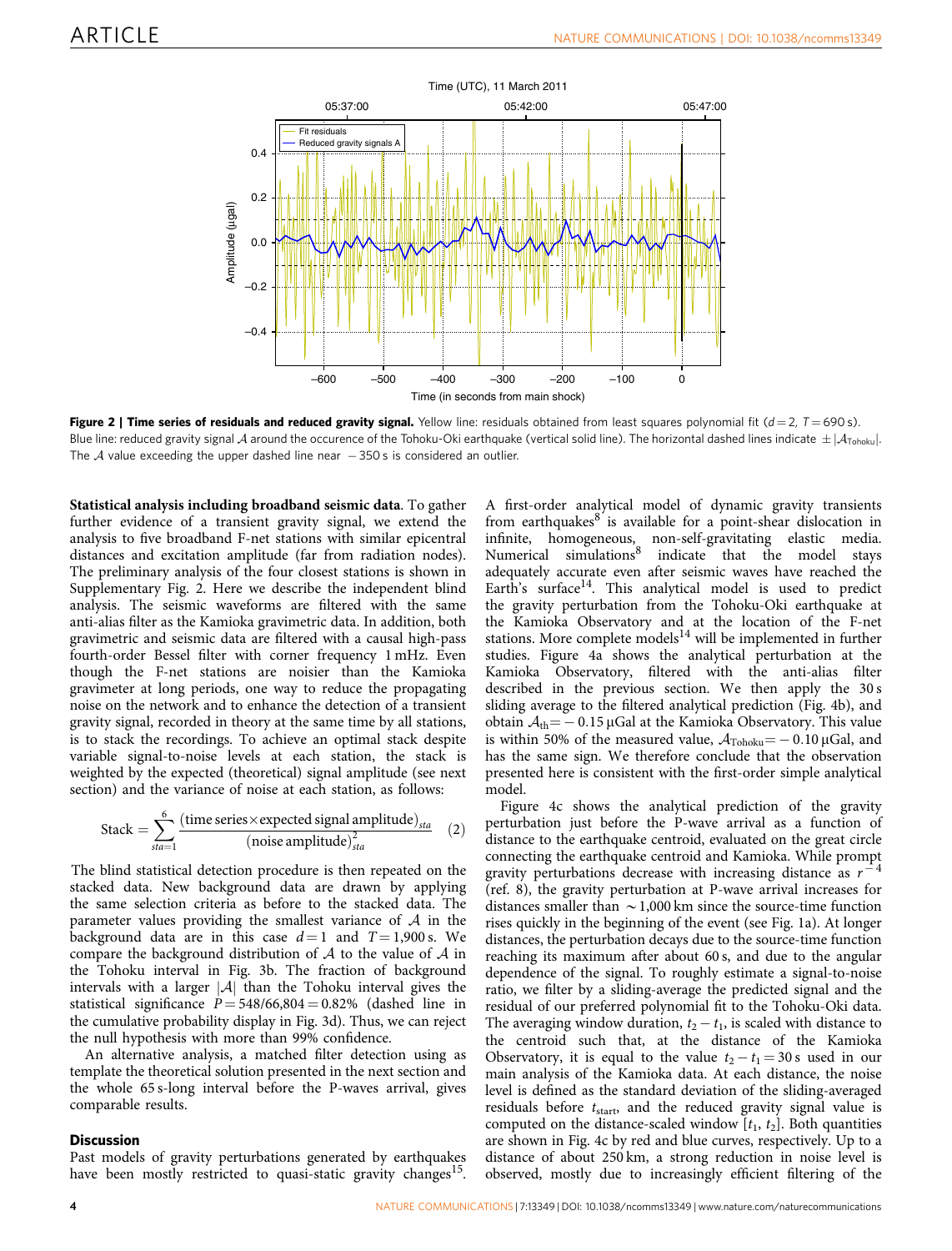<span id="page-4-0"></span>

Figure 3 | Statistical analysis of gravity and seismic data. Distribution of the background reduced gravity signals  $A$  for (a) the superconducting gravimeter record only  $(d=2, T=690 s)$  and (b) the weighted stack of gravimeter and broadband seismometers records  $(d=1, T=1,900 s)$ . The dashed red vertical lines represent the reduced gravity signal for the event  $\pm |A_{\text{Tohoku}}|$ . Note that the weighted stack is dimensionless. Empirical cumulative probability function (probability for a signal to exceed  $A$ ) (blue curve) for (c) the gravimeter record only and for (d) the weighted stack record. The probability to obtain a signal larger than  $A_{\text{Tohoku}}$  (dashed vertical line) is 1.6% for (c) and 0.8% for (d). In all plots, the black curve corresponds to the best fitting Gaussian distribution.

oceanic microseisms by the increasing sliding-average window duration. At larger distances, the noise level decays less rapidly. This calculation suggests that sensors with noise level similar to the Kamioka gravimeter, at a broad range of distances, may help to detect the transient gravity perturbation. A complete analysis of all F-net seismic stations will be presented elsewhere.

In conclusion, we have reported the search of the prompt gravity signal produced by an earthquake, a gravitational precursor to ground shaking. The search is based on a blind statistical detection algorithm and yields a statistical significance  $\sim$ 99% when combining the Kamioka gravimeter and five F-net stations. The amplitude of the detected signal agrees within a factor of 1.5 with a theoretical prediction.

Our analysis illustrates that detection of transient gravity signals is hindered by the background seismic noise. Therefore, to improve the capability to measure a prompt gravity signal, a new class of instruments is necessary. Very sensitive gravity strainmeters, able to measure the gravity gradient between seismically isolated test masses, are currently under study<sup>8,16</sup>. The sensitivity of these new instruments remains to be demonstrated and an optimal signal detection strategy remains to be designed. Nevertheless, the robust detection of transient gravity signals by a network of such instruments has the potential to reduce the time required to declare a warning, thus opening new directions in earthquake seismology, enabling faster earthquake magnitude estimation (which currently takes up to several minutes $17-19$ )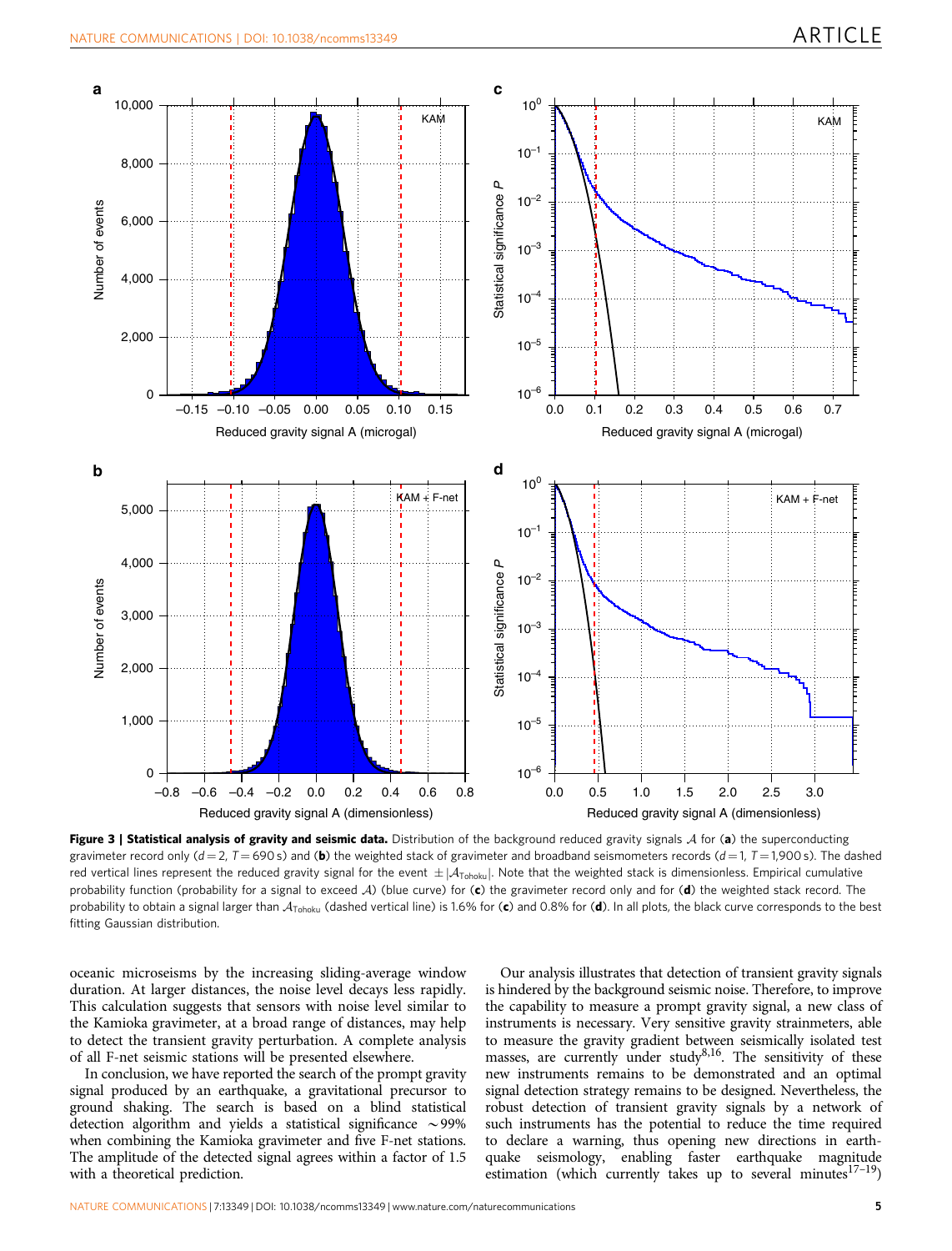<span id="page-5-0"></span>

Figure 4 | Comparison between observations and a theoretical model. (a) Analytical computation of the gravity perturbation produced at Kamioka by the Tohoku-Oki earthquake. (b) The 30 s sliding-averaged theoretical prediction (solid blue) and observed reduced gravity signals (black). (c) Gravity perturbation near the P-wave arrival, with (solid blue) and without (dashed blue) sliding-average, as a function of distance to the earthquake centroid. The duration of the averaging window is increased with increasing distance to the source. The red line is the standard deviation of the sliding-averaged background noise. The vertical dashed line marks the distance of the Kamioka Observatory, the dot indicates the observed value of the reduced gravity signal at Kamioka.

and complementing earthquake early-warning systems currently based on seismic and geodetic networks $20-23$ .

#### Methods

Blind statistical analysis. Two steps of the blind statistical detection procedure are illustrated for the Kamioka records in Supplementary Figs 4–6. The blind analysis in the main text for Kamioka and F-net stations at similar epicentral distances follows the same procedure.

Data availability. The data from the superconducting gravimeter of Kamioka Observatory are publicly accessible from the Global Geodynamics Project web site [\(http://www.eas.slu.edu/GGP/tohoku2011.html\)](http://www.eas.slu.edu/GGP/tohoku2011.html) or upon request to Yoshiaki Tamura. The F-net seismic data are available on the web site: [http://www.fnet.](http://www.fnet.bosai.go.jp/waveform/?LANG=en) [bosai.go.jp/waveform/?LANG=en.](http://www.fnet.bosai.go.jp/waveform/?LANG=en) All codes were written for this study and a copy of the data are available on GitHub at the following URL: [https://github.com/](https://github.com/kjuhel/prompt-gravity) [kjuhel/prompt-gravity](https://github.com/kjuhel/prompt-gravity).

#### References

- 1. Chao, B. F. & Gross, R. S. Changes in the Earth's rotation and low-degree gravitational field induced by earthquakes. Geophys. J. Int. 91, 569–596 (1987).
- 2. Imanishi, Y., Sato, T., Higashi, T., Sun, W. & Okubo, S. A network of superconducting gravimeters detects submicrogal coseismic gravity changes. Science 306, 476-478 (2004).
- 3. Han, S.-C., Shum, C., Bevis, M., Ji, C. & Kuo, C.-Y. Crustal dilatation observed by GRACE after the 2004 Sumatra-Andaman earthquake. Science 313, 658–662 (2006).
- 4. Wang, L., Shum, C. & Jekeli, C. Gravitational gradient changes following the 2004 december 26 Sumatra-Andaman earthquake inferred from GRACE. Geophys. J. Int. 191, 1109–1118 (2012).
- 5. Cambiotti, G. & Sabadini, R. Gravitational seismology retrieving centroidmoment-tensor solution of the 2011 Tohoku earthquake. J. Geophys. Res. 118, 183–194 (2013).
- 6. Okubo, S. Potential and gravity changes raised by point dislocations. Geophys. J. Int. 105, 573–586 (1991).
- 7. Okubo, S. Gravity and potential changes due to shear and tensile faults in a half-space. J. Geophys. Res. 97, 7137–7144 (1992).
- 8. Harms, J. et al. Transient gravity perturbations induced by earthquake rupture. Geophys. J. Int. 201, 1416–1425 (2015).
- 9. Simons, M. et al. The 2011 magnitude 9.0 Tohoku-Oki earthquake: mosaicking the megathrust from seconds to centuries. Science 332, 1421-1425 (2011).
- 10. Tajima, F., Mori, J. & Kennett, B. L. A review of the 2011 Tohoku-Oki earthquake (mw 9.0): large-scale rupture across heterogeneous plate coupling. Tectonophysics 586, 15–34 (2013).
- 11. Chu, R. et al. Initiation of the great mw 9.0 Tohoku-Oki earthquake. Earth Planet. Sci. Lett. 308, 277–283 (2011).
- 12. Wei, S., Graves, R., Helmberger, D., Avouac, J.-P. & Jiang, J. Sources of shaking and flooding during the Tohoku-Oki earthquake: A mixture of rupture styles. Earth Planet. Sci. Lett. 333, 91–100 (2012).
- 13. Hinderer, J., Crossley, D. & Warburton, R. Gravimetric methodssuperconducting gravity meters. Treatise Geophys. 3, 65–122 (2007).
- 14. Harms, J. Transient gravity perturbations from a double-couple in a homogeneous half space. Geophys. J. Int. 205, 1153–1164 (2016).
- 15. Okubo, S. Reciprocity theorem to compute the static deformation due to a point dislocation buried in a spherically symmetric Earth. Geophys. J. Int. 115, 921–928 (1993).
- 16. Paik, H. J. et al. Low-frequency terrestrial tensor gravitational-wave detector. Class. Quant. Grav 33, 07503 (2016).
- 17. Blewitt, G. et al. Rapid determination of earthquake magnitude using GPS for tsunami warning systems. Geophys. Res. Lett. 33, L11309 (2006).
- 18. Minson, S., Murray, J. R., Langbein, J. O. & Gomberg, J. S. Real-time inversions for finite fault slip models and rupture geometry based on high-rate GPS data. J. Geophys. Res. 119, 3201–3231 (2014).
- 19. Kanamori, H. & Rivera, L. Source inversion of W phase: speeding up seismic tsunami warning. Geophys. J. Int. 175, 222–238 (2008).
- 20. Brown, H. M., Allen, R. M. & Grasso, V. F. Testing elarms in Japan. Seismol. Res. Lett. 80, 727–739 (2009).
- 21. Allen, R. M., Gasparini, P., Kamigaichi, O. & Böse, M. The status of earthquake early warning around the world: an introductory overview. Seismol. Res. Lett. 80, 682–693 (2009).
- 22. Hoshiba, M. et al. Outline of the 2011 off the Pacific coast of Tohoku earthquake (Mw 9.0)-earthquake early warning and observed seismic intensity. Earth Planet. Space 63, 547–551 (2011).
- 23. Böse, M. et al. in Early Warning for Geological Disasters 49-69 (Springer, 2014).

#### Acknowledgements

We are grateful to Yoshiaki Tamura (GGP Datacenter, Japan) for providing gravimetric data, Severine Rosat (EOST, Strasbourg, France) for technical discussions, NIED for providing F-net seismic data and Shengji Wei (Earth Observatory of Singapore) for providing an updated moment rate function. This work was supported by the